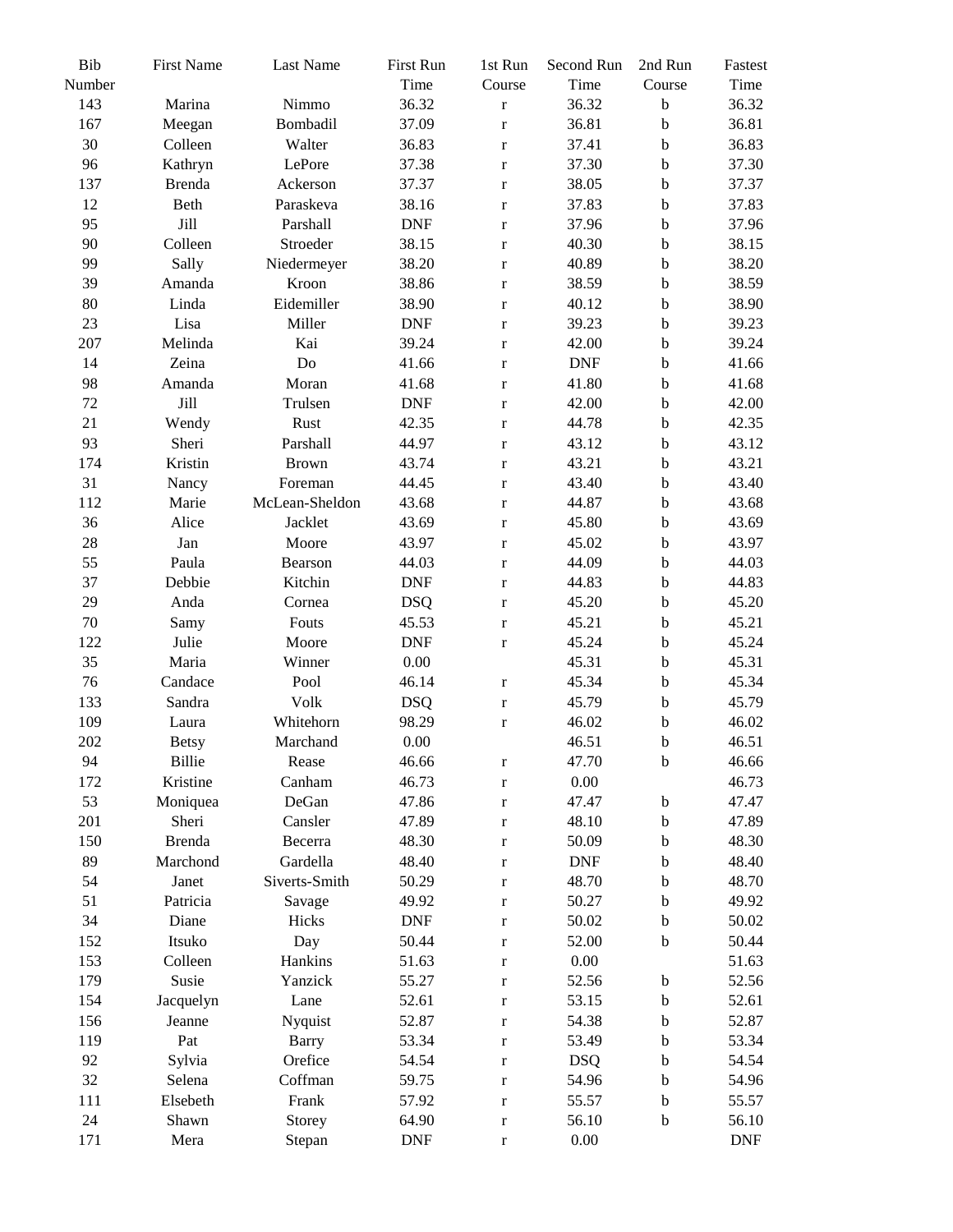| Bib<br>Number | <b>First Name</b>   | Last Name    | First Run<br>Time | 1st Run<br>Course | Second Run<br>Time | 2nd Run<br>Course | Fastest<br>Time |
|---------------|---------------------|--------------|-------------------|-------------------|--------------------|-------------------|-----------------|
| 134           | Jay                 | Pollock      | 32.61             |                   | 33.30              | $\mathbf b$       | 32.61           |
| 66            | Peter               | Dodd         | 33.11             | $\bf r$           | 32.71              | $\mathbf b$       | 32.71           |
| 132           | Mark                | Stanford     | <b>DNF</b>        | $\mathbf r$       | 33.64              | $\mathbf b$       | 33.64           |
|               |                     |              |                   | $\mathbf r$       |                    |                   |                 |
| 130           | Geoff               | Mihalko      | 33.76             | $\mathbf r$       | 34.14              | $\mathbf b$       | 33.76           |
| 79            | Paul                | Soper        | 34.52             | $\mathbf r$       | 33.79              | $\mathbf b$       | 33.79           |
| 117           | <b>Brian</b>        | Stanley      | 34.40             | $\mathbf r$       | 34.08              | $\mathbf b$       | 34.08           |
| 144           | Gunther             | Bergner      | 34.68             | $\mathbf r$       | 34.22              | $\mathbf b$       | 34.22           |
| 182           | Kevin               | Chapman      | 34.80             | $\mathbf r$       | 34.33              | $\mathbf b$       | 34.33           |
| 60            | Dale                | Parshall     | 34.42             | $\mathbf r$       | 34.35              | $\mathbf b$       | 34.35           |
| 102           | Ward                | Jagels       | 34.63             | $\mathbf r$       | 34.90              | $\mathbf b$       | 34.63           |
| 140           | Ryan                | Rooper       | <b>DNF</b>        | $\mathbf r$       | 34.75              | $\mathbf b$       | 34.75           |
| 131           | Gary                | Gunderson    | 34.90             | $\mathbf r$       | 37.00              | $\mathbf b$       | 34.90           |
| 142           | Mark                | Conan        | 35.35             | $\mathbf r$       | 35.69              | $\mathbf b$       | 35.35           |
| 198           | Scott               | Morrison     | 36.01             | $\mathbf r$       | 35.36              | $\mathbf b$       | 35.36           |
| 69            | Bob                 | Lawrence     | 35.37             | $\mathbf r$       | 37.28              | $\mathbf b$       | 35.37           |
| 87            | Tom                 | Scott        | 35.56             | $\mathbf r$       | 36.18              | $\mathbf b$       | 35.56           |
| 192           | Greg                | Dilger       | 0.00              |                   | 35.63              | $\mathbf b$       | 35.63           |
| 67            | Jack                | Walker       | 36.45             | $\mathbf r$       | 35.73              | $\mathbf b$       | 35.73           |
| 176           | Paul                | Lyshaug      | 36.33             | $\mathbf r$       | 35.95              | $\mathbf b$       | 35.95           |
| 10            | Chris               | Wiley        | 36.04             | $\mathbf r$       | 36.50              | $\mathbf b$       | 36.04           |
| 190           | Dave                | Pritchard    | 36.12             | $\mathbf r$       | 37.80              | $\mathbf b$       | 36.12           |
| 46            | Daryl               | Seitzer      | <b>DNF</b>        | $\mathbf r$       | 36.22              | $\mathbf b$       | 36.22           |
| 11            | Farzin              | Ghezel       | 36.31             | $\mathbf r$       | 36.26              | $\mathbf b$       | 36.26           |
| 126           | Thomas              | Hildick      | 36.26             | $\mathbf r$       | 36.52              | $\mathbf b$       | 36.26           |
| 127           | Loren               | <b>Black</b> | 36.56             | $\mathbf r$       | 36.45              | $\mathbf b$       | 36.45           |
| 136           | Vladimir            | Didenko      | 36.47             | $\mathbf r$       | 37.93              | $\mathbf b$       | 36.47           |
| 165           | Rob                 | Weisskirchen | <b>DNF</b>        | $\mathbf r$       | 36.69              | $\mathbf b$       | 36.69           |
| 64            | <b>Bruce</b>        | Parshall     | 37.04             | $\mathbf r$       | 40.22              | $\mathbf b$       | 37.04           |
| 86            | Michael             | Slauson      | 37.53             | $\bf r$           | 37.13              | $\mathbf b$       | 37.13           |
| 160           | Garth               | Eliason      | <b>DSQ</b>        | $\mathbf r$       | 37.16              | $\mathbf b$       | 37.16           |
| 115           | Bob                 | Long         | 37.20             | $\bf r$           | 37.33              | $\mathbf b$       | 37.20           |
| 15            | Morten              | Kvinge       | <b>DNF</b>        | $\mathbf r$       | 37.41              | $\mathbf b$       | 37.41           |
| 62            | John                | Orefice      | 37.60             | $\mathbf r$       | 40.17              | $\mathbf b$       | 37.60           |
| 63            | Gordon              | Lusk         | 39.23             |                   | 37.78              | $\mathbf b$       | 37.78           |
| 195           | Randall             | Lew          | 37.92             | $\bf r$           | 38.56              | b                 | 37.92           |
| 65            |                     |              | 38.55             | $\mathbf r$       |                    | $\bf b$           | 38.00           |
|               | Tracy               | Livingston   |                   | $\mathbf r$       | 38.00              |                   |                 |
| 68            | Terry               | Walter       | 38.09             | $\mathbf r$       | 38.98              | $\mathbf b$       | 38.09           |
| 177           | Calvin              | Rasmussen    | 38.36             | $\bf r$           | 38.12              | $\mathbf b$       | 38.12           |
| 145           | Steve               | Claussen     | 38.18             | $\mathbf r$       | 38.87              | b                 | 38.18           |
| 155           | Michael             | Mecham       | 38.84             | $\mathbf r$       | 38.20              | b                 | 38.20           |
| 194           | Dexter              | Hill         | 38.35             | $\mathbf r$       | 38.32              | $\mathbf b$       | 38.32           |
| 58            | <b>Bruce</b>        | Kuper        | 38.41             | $\mathbf r$       | 39.12              | b                 | 38.41           |
| 139           | Jeff                | Dulcich      | 39.29             | $\mathbf r$       | 38.52              | b                 | 38.52           |
| 135           | Chad                | Harris       | 38.67             | $\mathbf r$       | 38.65              | b                 | 38.65           |
| $20\,$        | $\operatorname{Ed}$ | Carman       | 39.27             | $\mathbf r$       | 38.68              | $\mathbf b$       | 38.68           |
| 19            | Frank               | Hadella      | 38.89             | $\mathbf r$       | 39.16              | b                 | 38.89           |
| 151           | Terry               | Becerra      | 38.98             | $\mathbf r$       | 39.95              | $\mathbf b$       | 38.98           |
| 146           | Daniel              | Lane         | 39.02             | $\mathbf r$       | 39.06              | $\rm b$           | 39.02           |
| $88\,$        | <b>Brice</b>        | Beck         | 39.83             | $\mathbf r$       | 39.08              | $\mathbf b$       | 39.08           |
| 85            | <b>Bryan</b>        | Gyllen       | 59.23             | $\mathbf r$       | 39.17              | $\mathbf b$       | 39.17           |
| 18            | Armin               | Dahms        | <b>DNF</b>        | $\mathbf r$       | 39.43              | $\mathbf b$       | 39.43           |
| 73            | David               | Larson       | 40.02             | $\mathbf r$       | 41.70              | $\mathbf b$       | 40.02           |
| 56            | Dave                | Cronauer     | 40.16             | $\mathbf r$       | 41.10              | $\mathbf b$       | 40.16           |
| 173           | Raj                 | Savara       | 40.41             | $\mathbf r$       | 40.40              | b                 | 40.40           |